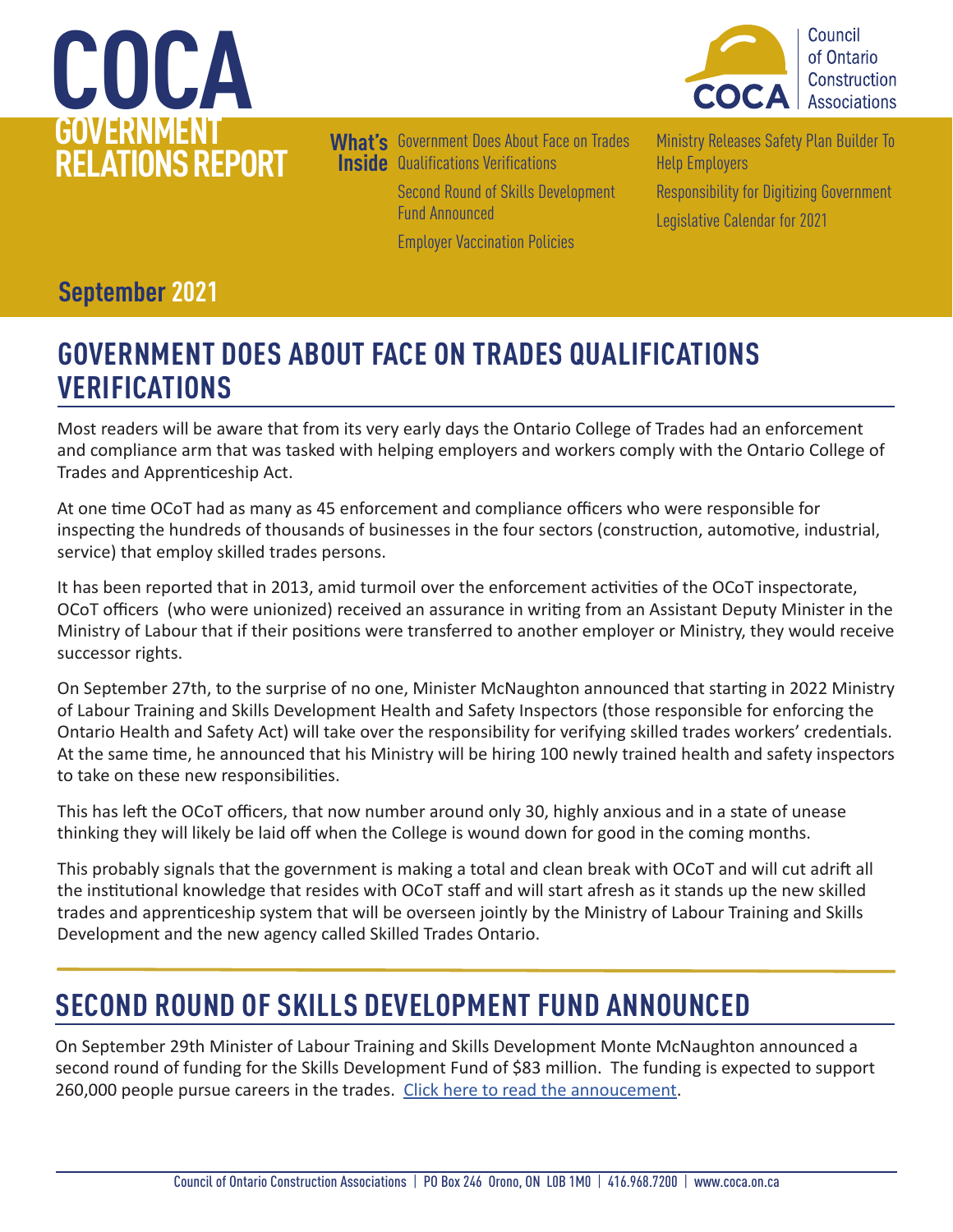# <span id="page-1-0"></span>**COCA GOVERNMENT RELATIONS REPORT September 2021**



# **EMPLOYER VACCINATION POLICIES**

There seems to be some confusion among construction employers regarding employer vaccination policies. Here's what we know or believe:

- We believe employer COVID 19 vaccination policies, in general, are a good idea
- They come in many forms and for example can simply promote vaccination among employees OR make vaccination mandatory with accommodations for those with exemptions for legitimate medical or religious reasons OR make vaccination mandatory but to require unvaccinated employees to be tested regularly
- There are many templates out there that employers can use and adapt for their own uses; we advise you to consult your employment lawyer for advice before implementing a policy because they are not as simple as these stated examples, they have complexities
- Many local public health authorities recommend that employers have vaccination policies
- Some local health authorities require employers, in some instances employers in identified sectors, to have vaccination policies
- Unless the Chief Medical Officer of Health has issued a directive, a vaccination policy is not required for every employer
- An increasing number of large institutional buyers of construction are now requiring all workers on their construction sites to be fully vaccinated
- Fully vaccinated currently means having two doses plus 14 days
- The Ontario Human Rights Commission has issued a 3 page policy statement on COVID 19

vaccine mandates and vaccine certificates that in part states "While receiving a COVID-19 vaccine remains voluntary, the OHRC takes the position that mandating and requiring proof of vaccination to protect people at work or when receiving services is generally permissible under the Human Rights Code (Code) as long as protections are put in place to make sure people who are unable to be vaccinated for Code-related reasons are reasonably accommodated. This applies to all organizations". The statement goes on to state, "At the same time, the OHRC's position is that a person who chooses not to be vaccinated based on personal preference does not have the right to accommodation under the Code. The OHRC is not aware of any tribunal or court decision that found a singular belief against vaccinations or masks amounted to a creed within the meaning of the Code".

- Ellis-Don and PCL have come out with a joint policy on vaccination which, according to a release from ED on September 14th, both companies will require Canadian employees working at any location on company business to be fully vaccinated for COVID-19 by November 1, 2021. As of this date, testing will not be offered as an alternative to full immunization.
- Unions are getting on board with vaccination policies
- If things continue to move in the current direction, it could be increasingly difficult for unvaccinated workers to find work
- Employer vaccination policies will very likely be the subject of court challenges